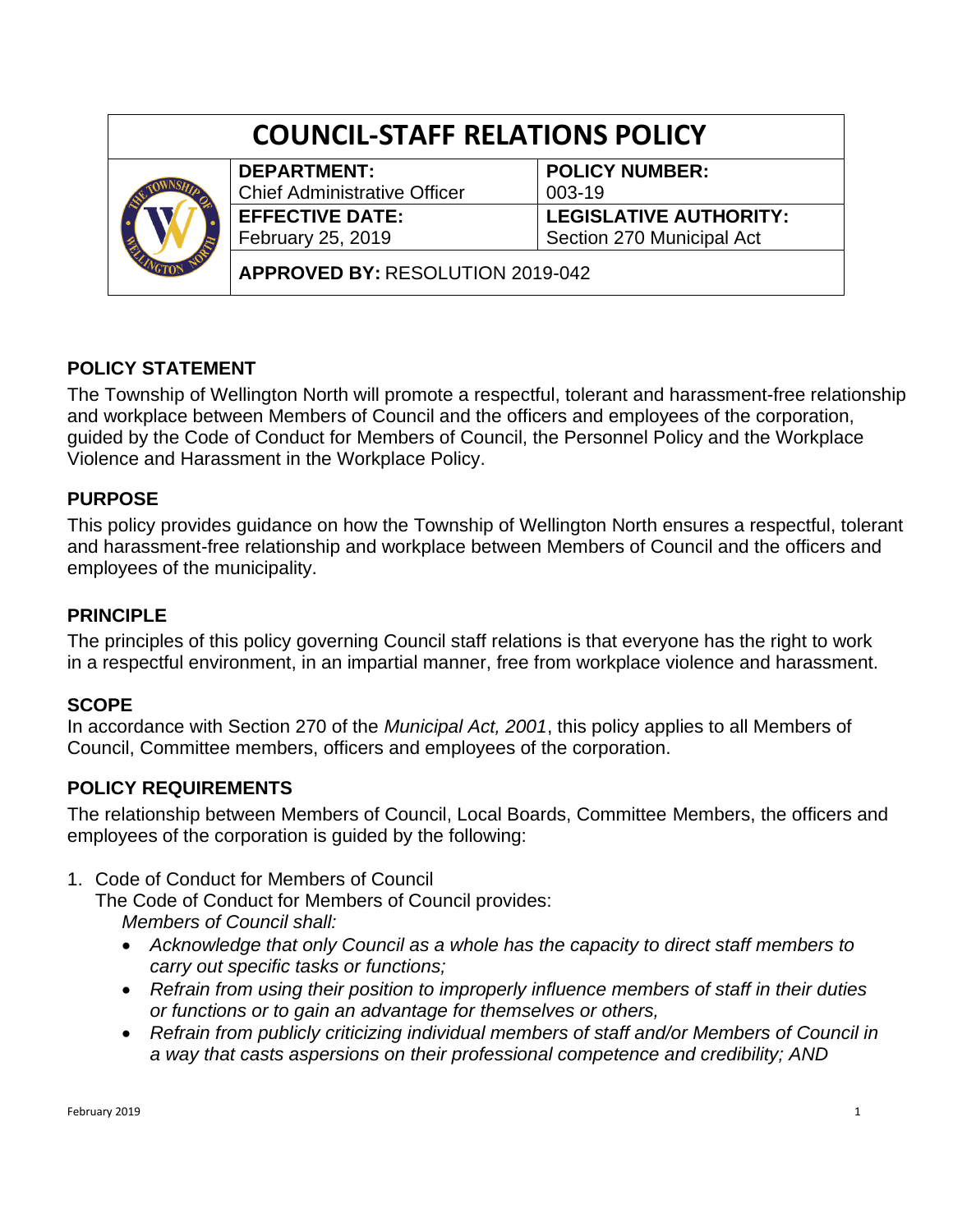- *Recognize that certain members of staff are statutory officers and have specific statutory duties, authorities, powers and responsibilities with which Council members shall not interfere.*
- 2. Personnel Policy

The personnel policy of the Township of Wellington North provides:

- *Employees shall deal with all members of Council of the Township of Wellington North in an objective and impartial manner at all times.*
- *Employees must recognize that elected officials are responsible for the establishment of policy and employees are responsible for implementation of the directives originating from Council of the Township of Wellington North.*

### 3. Violence and Harassment in the Workplace Policy

The Violence and Harassment in the Workplace Policy provides:

- *The Township of Wellington North (the Township) is committed to providing a safe and healthy workplace free from actual, attempted or threatened violence or harassment. The Township discourages any form of inappropriate behavior in the workplace.*
- *The Township recognizes that workplace violence and harassment is a health and safety and human resources issue and will take reasonable precautions to prevent workplace violence and to protect employees at the workplace.*
- *The Township of Wellington North will treat any complaint of harassment, violence or inappropriate behavior by any individual, including another staff member, Councillor or member of the public, directed at municipal staff as a serious matter.*

## **RESPONSIBILITIES**

Members of Council, Local Boards, Committees, officers and employees of the municipality are required to adhere to this policy and its governing provisions, including the Members of Council and Local Boards Code of Conduct for Policy, the Personnel Policy and the Violence and Harassment in the Workplace Policy.

## **APPLICATION OF THE POLICY**

In the case of a complaint regarding Violence and Harassment in the Workplace, the process is set out in the Violence and Harassment in the Workplace Policy;

In the case of a complaint regarding the Members of Council and Local Boards Code of Conduct, the process is set out in the Members of Council and Local Boards Code of Conduct Policy.

In the case of a complaint against an employee regarding the Personnel Policy, the process for complaint is set out as Schedule A attached hereto.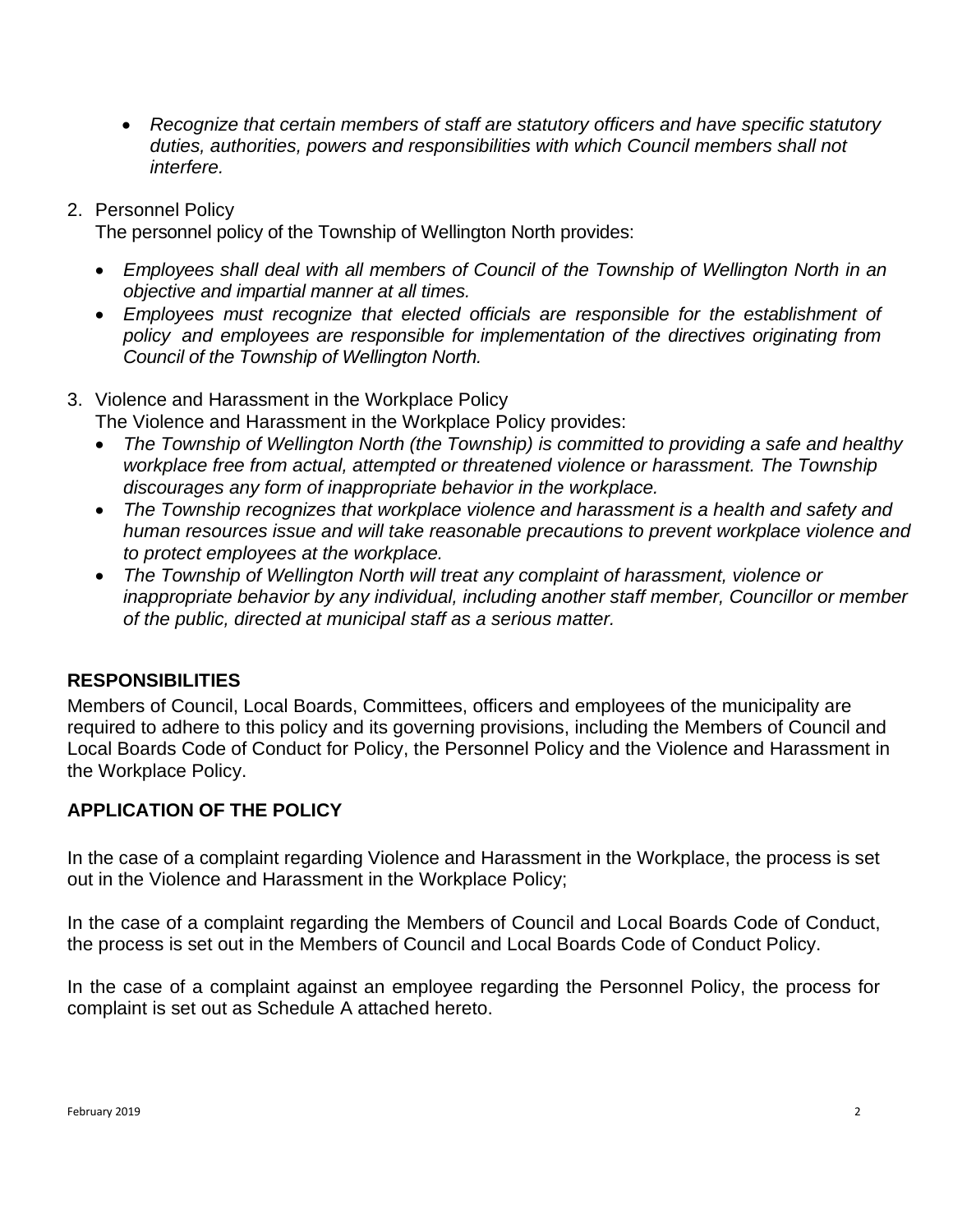#### SCHEDULE A



7490 Sideroad 7 W, PO Box 125, Kenilworth, Ontario, NOG 2E0 www.wellington-north.com

519.848.3620 1.866.848.3620 FAX 519.848.3228

www.simplyexplore.ca Plan to<br>Simply Explore.

### **COUNCIL STAFF RELATIONS PERSONNEL POLICY COMPLAINT FORM**

| YOUR NAME                                                                                                                                                       |  |  |             |  |  |  |  |  |  |
|-----------------------------------------------------------------------------------------------------------------------------------------------------------------|--|--|-------------|--|--|--|--|--|--|
| <b>CONTACT INFORMATION</b>                                                                                                                                      |  |  |             |  |  |  |  |  |  |
| <b>HOME PHONE</b>                                                                                                                                               |  |  | <b>CELL</b> |  |  |  |  |  |  |
| <b>MAILING</b>                                                                                                                                                  |  |  |             |  |  |  |  |  |  |
| <b>ADDRESS</b>                                                                                                                                                  |  |  |             |  |  |  |  |  |  |
| <b>EMAIL</b>                                                                                                                                                    |  |  |             |  |  |  |  |  |  |
| Any disciplinary action as a result of the outcome of an investigation shall remain confidential, but will be<br>kept in the employee/councillor personnel file |  |  |             |  |  |  |  |  |  |
| Please outline your complaint/issue, including relevant dates, times, location and background information<br>that might be pertinent to the matte               |  |  |             |  |  |  |  |  |  |
|                                                                                                                                                                 |  |  |             |  |  |  |  |  |  |
|                                                                                                                                                                 |  |  |             |  |  |  |  |  |  |
|                                                                                                                                                                 |  |  |             |  |  |  |  |  |  |
|                                                                                                                                                                 |  |  |             |  |  |  |  |  |  |
|                                                                                                                                                                 |  |  |             |  |  |  |  |  |  |
|                                                                                                                                                                 |  |  |             |  |  |  |  |  |  |
|                                                                                                                                                                 |  |  |             |  |  |  |  |  |  |
|                                                                                                                                                                 |  |  |             |  |  |  |  |  |  |
|                                                                                                                                                                 |  |  |             |  |  |  |  |  |  |